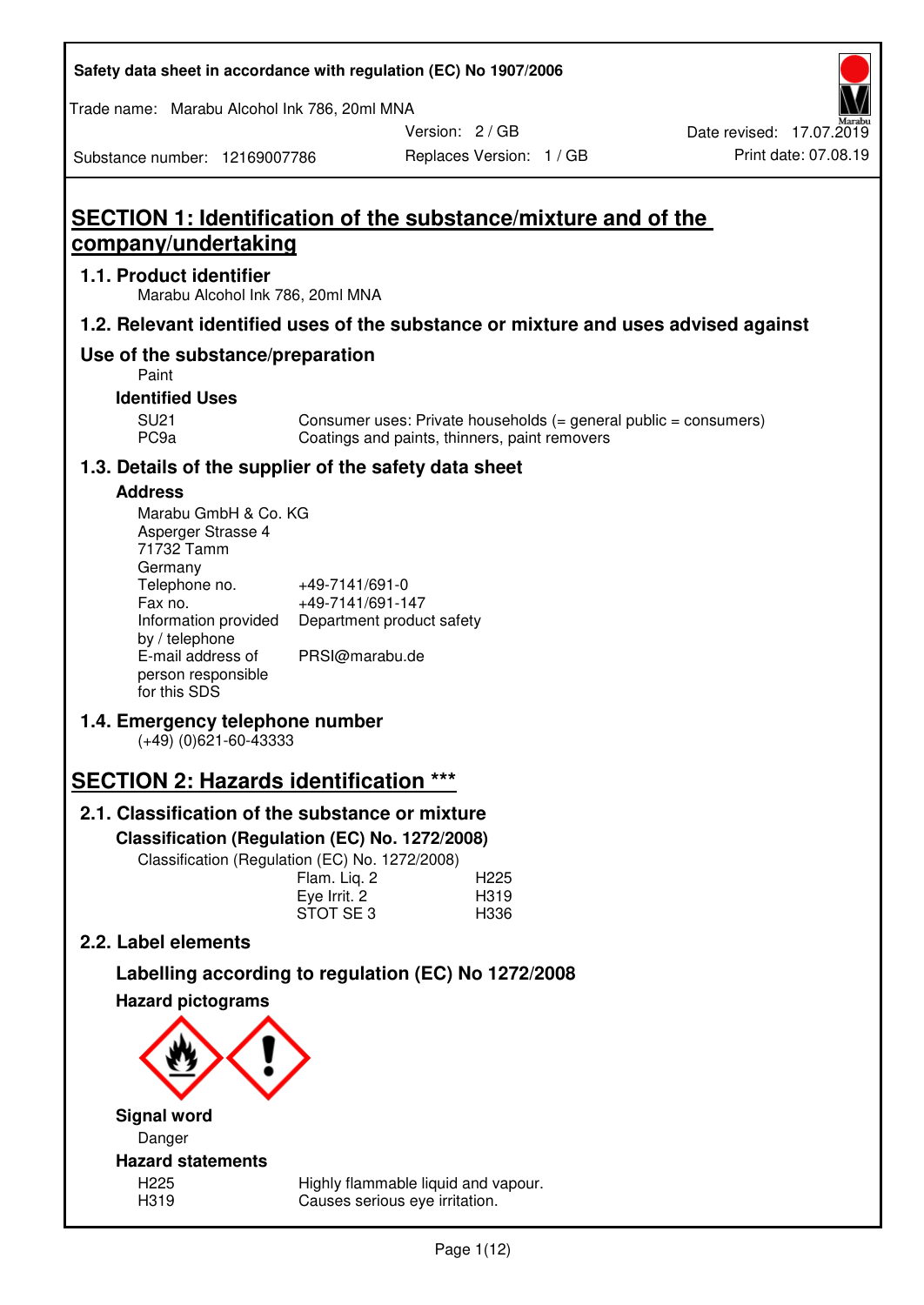| Safety data sheet in accordance with regulation (EC) No 1907/2006 |                                                       |                          |     |                                                                                 |  |
|-------------------------------------------------------------------|-------------------------------------------------------|--------------------------|-----|---------------------------------------------------------------------------------|--|
| Trade name: Marabu Alcohol Ink 786, 20ml MNA                      |                                                       |                          |     |                                                                                 |  |
|                                                                   |                                                       | Version: 2 / GB          |     | Date revised: 17.07.2019                                                        |  |
| Substance number: 12169007786                                     |                                                       | Replaces Version: 1 / GB |     | Print date: 07.08.19                                                            |  |
| H336                                                              | May cause drowsiness or dizziness.                    |                          |     |                                                                                 |  |
| Precautionary statements ***                                      |                                                       |                          |     |                                                                                 |  |
| P <sub>101</sub>                                                  |                                                       |                          |     | If medical advice is needed, have product container or label at hand.           |  |
| P102                                                              | Keep out of reach of children.                        |                          |     |                                                                                 |  |
| P210                                                              |                                                       |                          |     | Keep away from heat, hot surfaces, sparks, open flames and other ignition       |  |
|                                                                   | sources. No smoking.                                  |                          |     |                                                                                 |  |
| P264.1                                                            | Wash hands thoroughly after handling.                 |                          |     |                                                                                 |  |
| P271                                                              | Use only outdoors or in a well-ventilated area.       |                          |     |                                                                                 |  |
| P280                                                              |                                                       |                          |     | Wear protective gloves/protective clothing/eye protection/face protection.      |  |
| P305+P351+P338                                                    | lenses, if present and easy to do. Continue rinsing.  |                          |     | IF IN EYES: Rinse cautiously with water for several minutes. Remove contact     |  |
| P405                                                              | Store locked up.                                      |                          |     |                                                                                 |  |
| P501.9                                                            | Dispose of contents/container as problematic waste.   |                          |     |                                                                                 |  |
|                                                                   |                                                       |                          |     | Hazardous component(s) to be indicated on label (Regulation (EC) No. 1272/2008) |  |
| contains                                                          | Acetone; Propan-2-ol                                  |                          |     |                                                                                 |  |
| <b>Supplemental information</b>                                   |                                                       |                          |     |                                                                                 |  |
| <b>EUH066</b>                                                     | Repeated exposure may cause skin dryness or cracking. |                          |     |                                                                                 |  |
| 2.3. Other hazards<br>No special hazards have to be mentioned.    |                                                       |                          |     |                                                                                 |  |
| <b>SECTION 3: Composition/information on ingredients</b>          |                                                       |                          |     |                                                                                 |  |
| 3.2. Mixtures                                                     |                                                       |                          |     |                                                                                 |  |
| <b>Hazardous ingredients</b>                                      |                                                       |                          |     |                                                                                 |  |
|                                                                   |                                                       |                          |     |                                                                                 |  |
| Propan-2-ol                                                       |                                                       |                          |     |                                                                                 |  |
| CAS No.<br>EINECS no.                                             | 67-63-0<br>200-661-7                                  |                          |     |                                                                                 |  |
| Registration no.                                                  | 01-2119457558-25                                      |                          |     |                                                                                 |  |
| Concentration                                                     | 50<br>$>=$                                            | $\,<\,$                  | 100 | $\%$                                                                            |  |
|                                                                   |                                                       |                          |     |                                                                                 |  |
|                                                                   | Classification (Regulation (EC) No. 1272/2008)        |                          |     |                                                                                 |  |
|                                                                   | Flam. Liq. 2                                          | H <sub>225</sub>         |     |                                                                                 |  |
|                                                                   | Eye Irrit. 2                                          | H319                     |     |                                                                                 |  |
|                                                                   | STOT SE3                                              | H336                     |     |                                                                                 |  |
|                                                                   |                                                       |                          |     |                                                                                 |  |
| <b>Acetone</b>                                                    |                                                       |                          |     |                                                                                 |  |
| CAS No.                                                           | 67-64-1                                               |                          |     |                                                                                 |  |
| EINECS no.                                                        | 200-662-2                                             |                          |     |                                                                                 |  |
| Registration no.                                                  | 01-2119471330-49                                      |                          |     |                                                                                 |  |
| Concentration                                                     | 20<br>$>=$                                            | $\overline{\phantom{0}}$ | 25  | $\%$                                                                            |  |
|                                                                   | Classification (Regulation (EC) No. 1272/2008)        |                          |     |                                                                                 |  |
|                                                                   | Flam. Liq. 2                                          | H <sub>225</sub>         |     |                                                                                 |  |
|                                                                   | Eye Irrit. 2                                          | H319                     |     |                                                                                 |  |
|                                                                   | STOT SE3                                              | H336                     |     |                                                                                 |  |
|                                                                   |                                                       |                          |     |                                                                                 |  |
| 2-(Propyloxy) ethanol                                             |                                                       |                          |     |                                                                                 |  |
| CAS No.                                                           | 2807-30-9                                             |                          |     |                                                                                 |  |
| EINECS no.                                                        | 220-548-6                                             |                          |     |                                                                                 |  |
| Concentration                                                     | $\mathbf{1}$<br>$>=$                                  | $\prec$                  | 10  | $\%$                                                                            |  |
|                                                                   |                                                       |                          |     |                                                                                 |  |
|                                                                   | Classification (Regulation (EC) No. 1272/2008)        |                          |     |                                                                                 |  |
|                                                                   | Acute Tox. 4                                          | H312                     |     |                                                                                 |  |
|                                                                   | Eye Irrit. 2                                          | H319                     |     |                                                                                 |  |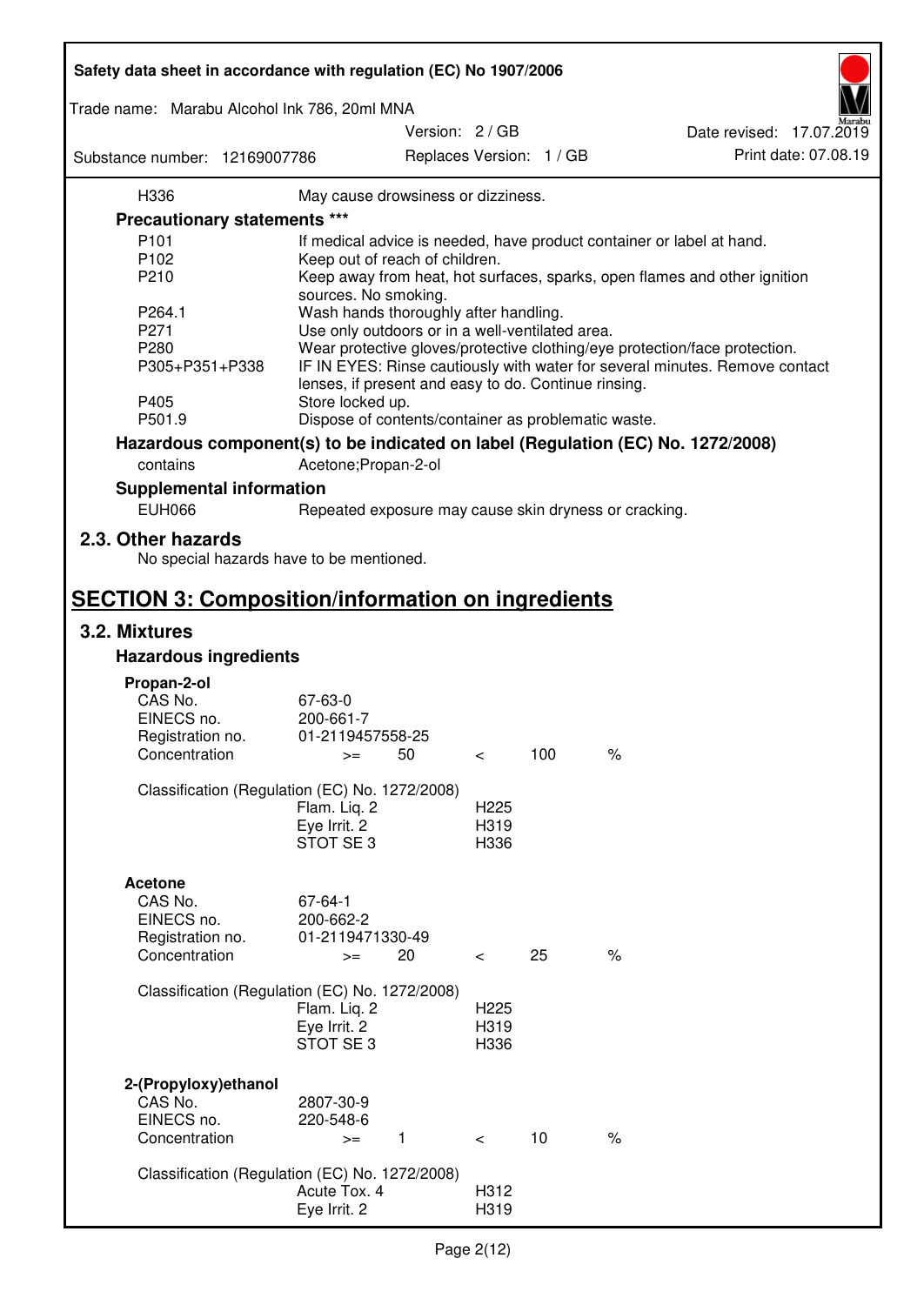Trade name: Marabu Alcohol Ink 786, 20ml MNA



Substance number: 12169007786

Replaces Version: 1 / GB Print date: 07.08.19

# **SECTION 4: First aid measures**

## **4.1. Description of first aid measures**

#### **General information**

In all cases of doubt, or when symptoms persist, seek medical attention. Never give anything by mouth to an unconscious person. If unconscious place in recovery position and seek medical advice.

#### **After inhalation**

Remove to fresh air, keep patient warm and at rest. If breathing is irregular or stopped, administer artificial respiration.

#### **After skin contact**

Remove contaminated clothing. Wash skin thoroughly with soap and water or use recognised skin cleanser. Do NOT use solvents or thinners.

#### **After eye contact**

Remove contact lenses, irrigate copiously with clean, fresh water, holding the eyelids apart for at least 10 minutes and seek immediate medical advice.

#### **After ingestion**

If accidentally swallowed rinse the mouth with plenty of water (only if the person is conscious) and obtain immediate medical attention. Keep at rest. Do NOT induce vomiting.

#### **4.2. Most important symptoms and effects, both acute and delayed**  Until now no symptoms known so far.

## **4.3. Indication of any immediate medical attention and special treatment needed**

#### **Hints for the physician / treatment**

Treat symptomatically

## **SECTION 5: Firefighting measures**

#### **5.1. Extinguishing media**

#### **Suitable extinguishing media**

Recommended: alcohol resistant foam, CO2, powders, water spray/mist, Not be used for safety reasons: water jet

#### **5.2. Special hazards arising from the substance or mixture**

In the event of fire the following can be released: Carbon monoxide (CO); Carbon dioxide (CO2); dense black smoke

## **5.3. Advice for firefighters**

#### **Special protective equipment for fire-fighting**

Cool closed containers exposed to fire with water. Do not allow run-off from fire fighting to enter drains or water courses.

## **SECTION 6: Accidental release measures**

#### **6.1. Personal precautions, protective equipment and emergency procedures**

Exclude sources of ignition and ventilate the area. Avoid breathing vapours. Refer to protective measures listed in Sections 7 and 8.

#### **6.2. Environmental precautions**

Do not allow to enter drains or waterways. If the product contaminates lakes, rivers or sewage, inform appropriate authorities in accordance with local regulations.

## **6.3. Methods and material for containment and cleaning up**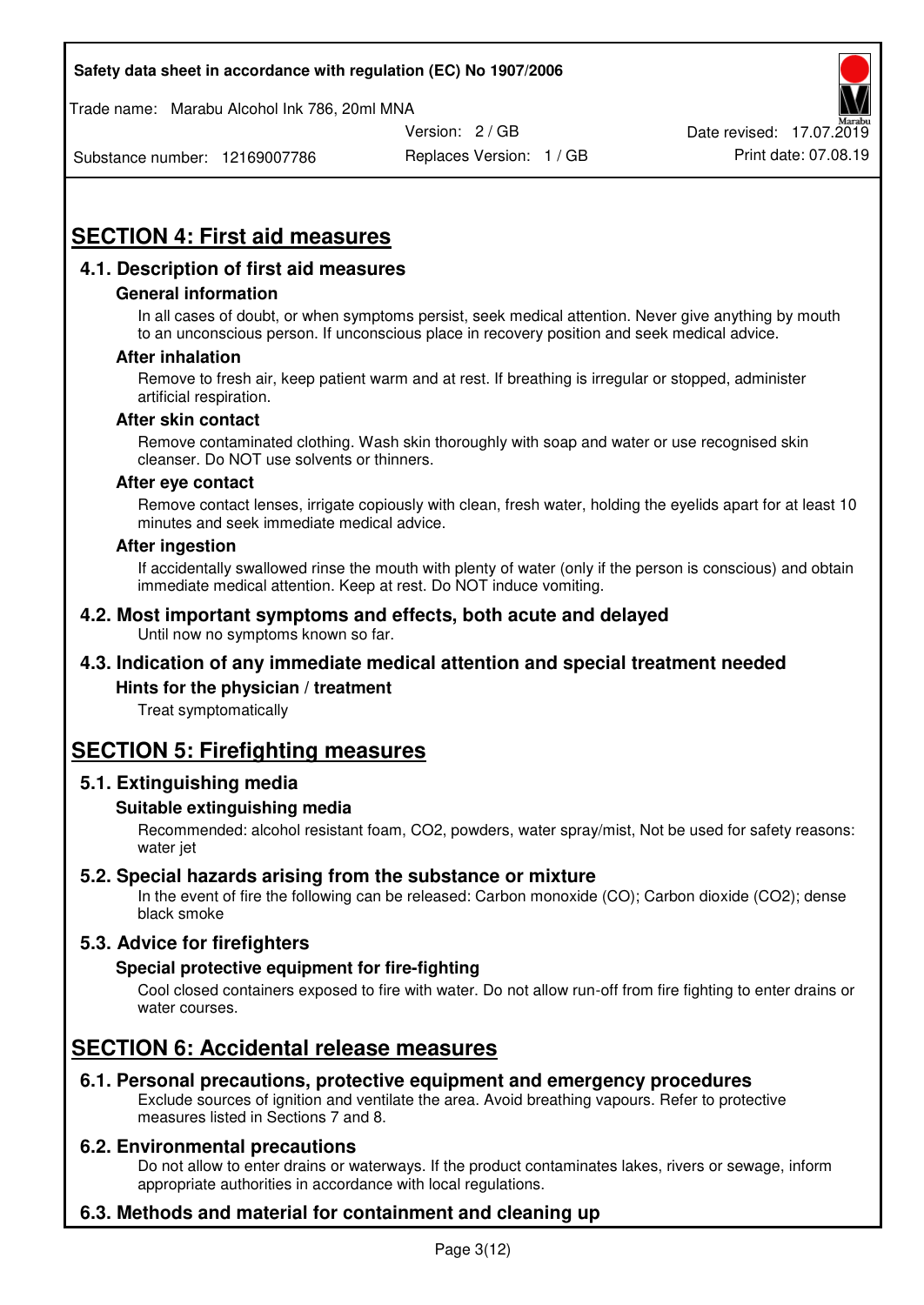Trade name: Marabu Alcohol Ink 786, 20ml MNA

Version: 2 / GB

Replaces Version: 1 / GB Print date: 07.08.19 Date revised: 17.07.2019

Substance number: 12169007786

Contain and collect spillage with non-combustible absorbent materials, e.g. sand, earth, vermiculite, diatomaceous earth and place in container for disposal according to local regulations (see section 13). Clean preferably with a detergent - avoid use of solvents.

### **6.4. Reference to other sections**

Information regarding Safe handling, see Section 7. Information regarding personal protective measures, see Section 8. Information regarding waste disposal, see Section 13.

# **SECTION 7: Handling and storage**

## **7.1. Precautions for safe handling**

#### **Advice on safe handling**

Prevent the creation of flammable or explosive concentrations of vapour in air and avoid vapour concentration higher than the occupational exposure limits. In addition, the product should only be used in areas from which all naked lights and other sources of ignition have been excluded. Electrical equipment should be protected to the appropriate standard. Mixture may charge electrostatically: always use earthing leads when transferring from one container to another. Operators should wear anti-static footwear and clothing and floors should be of the conducting type. Isolate from sources of heat, sparks and open flame. No sparking tools should be used. Avoid skin and eye contact. Avoid the inhalation of particulates and spray mist arising from the application of this mixture. Smoking, eating and drinking shall be prohibited in application area. For personal protection see Section 8. Never use pressure to empty: container is not a pressure vessel. Always keep in containers of same material as the original one. Comply with the health and safety at work laws. Do not allow to enter drains or water courses.

### **Advice on protection against fire and explosion**

Vapours are heavier than air and may spread along floors. Vapours may form explosive mixtures with air.

#### **Classification of fires / temperature class / Ignition group / Dust explosion class**

Classification of fires B (Combustible liquid substances)<br>Temperature class T2 Temperature class

## **7.2. Conditions for safe storage, including any incompatibilities**

#### **Requirements for storage rooms and vessels**

Electrical installations/working materials must comply with the local applied technological safety standards. Storage rooms in which filling operations take place must have a conducting floor. Store in accordance with national regulation

#### **Hints on storage assembly**

Store away from oxidising agents, from strongly alkaline and strongly acid materials.

#### **Further information on storage conditions**

Observe label precautions. Store between 15 and 30 °C in a dry, well ventilated place away from sources of heat and direct sunlight. Keep container tightly closed. Keep away from sources of ignition. No smoking. Prevent unauthorised access. Containers which are opened must be carefully resealed and kept upright to prevent leakage.

## **7.3. Specific end use(s)**

Paint

# **SECTION 8: Exposure controls/personal protection**

## **8.1. Control parameters**

## **Exposure limit values**

**Acetone** 

| -------- |             |                   |     |        |
|----------|-------------|-------------------|-----|--------|
| List     | <b>EH40</b> |                   |     |        |
| Type     | WEL         |                   |     |        |
| Value    | 1210        | ma/m <sup>3</sup> | 500 | ppm(V) |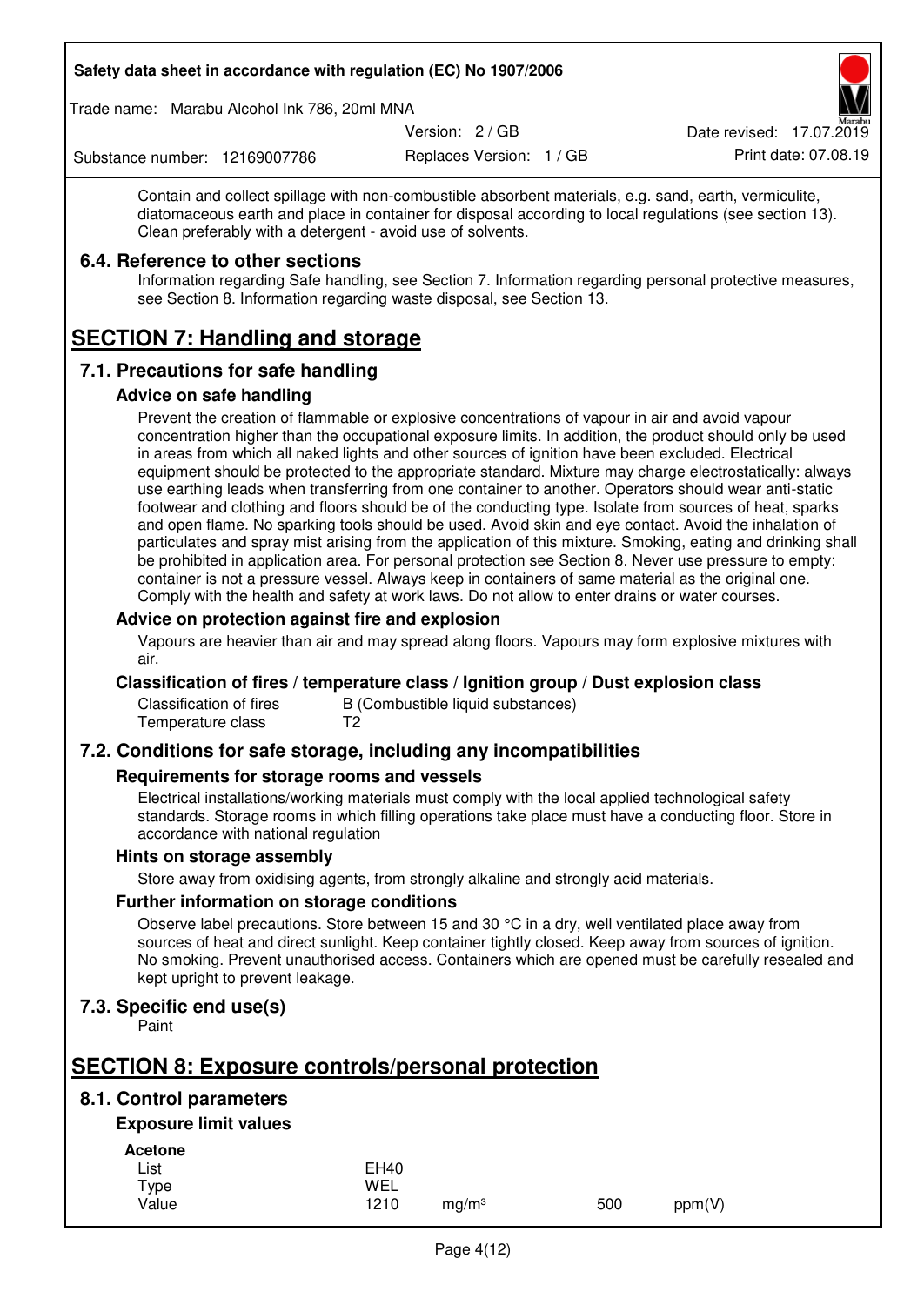| Safety data sheet in accordance with regulation (EC) No 1907/2006 |                           |                                |      |                   |                          |
|-------------------------------------------------------------------|---------------------------|--------------------------------|------|-------------------|--------------------------|
| Trade name: Marabu Alcohol Ink 786, 20ml MNA                      |                           |                                |      |                   |                          |
|                                                                   |                           | Version: 2 / GB                |      |                   | Date revised: 17.07.2019 |
| Substance number: 12169007786                                     |                           | Replaces Version: 1 / GB       |      |                   | Print date: 07.08.19     |
| Short term exposure limit<br><b>Status: 2011</b>                  | 3620                      | mg/m <sup>3</sup>              | 1500 | ppm(V)            |                          |
| Propan-2-ol                                                       |                           |                                |      |                   |                          |
| List                                                              | <b>EH40</b><br><b>WEL</b> |                                |      |                   |                          |
| <b>Type</b><br>Value                                              | 999                       | mg/m <sup>3</sup>              | 400  | ppm(V)            |                          |
| Short term exposure limit<br><b>Status: 2011</b>                  | 1250                      | mg/m <sup>3</sup>              | 500  | ppm(V)            |                          |
| <b>Derived No/Minimal Effect Levels (DNEL/DMEL)</b>               |                           |                                |      |                   |                          |
| <b>Acetone</b>                                                    |                           |                                |      |                   |                          |
| Type of value                                                     |                           | Derived No Effect Level (DNEL) |      |                   |                          |
| Reference group                                                   | Worker                    |                                |      |                   |                          |
| Duration of exposure<br>Route of exposure                         | Long term<br>dermal       |                                |      |                   |                          |
| Concentration                                                     |                           | 186                            |      | mg/kg/d           |                          |
|                                                                   |                           |                                |      |                   |                          |
| Type of value                                                     |                           | Derived No Effect Level (DNEL) |      |                   |                          |
| Reference group                                                   | Worker                    |                                |      |                   |                          |
| Duration of exposure<br>Route of exposure                         | Short term<br>inhalative  |                                |      |                   |                          |
| Concentration                                                     |                           | 2420                           |      | mg/m <sup>3</sup> |                          |
|                                                                   |                           |                                |      |                   |                          |
| Type of value                                                     |                           | Derived No Effect Level (DNEL) |      |                   |                          |
| Reference group<br>Duration of exposure                           | Worker<br>Long term       |                                |      |                   |                          |
| Route of exposure                                                 | inhalative                |                                |      |                   |                          |
| Concentration                                                     |                           | 1210                           |      | mg/m <sup>3</sup> |                          |
| Type of value                                                     |                           | Derived No Effect Level (DNEL) |      |                   |                          |
| Reference group                                                   | Consumer                  |                                |      |                   |                          |
| Duration of exposure                                              | Long term                 |                                |      |                   |                          |
| Route of exposure                                                 | oral                      |                                |      |                   |                          |
| Concentration                                                     |                           | 62                             |      | mg/kg/d           |                          |
| Type of value                                                     |                           | Derived No Effect Level (DNEL) |      |                   |                          |
| Reference group                                                   | Consumer                  |                                |      |                   |                          |
| Duration of exposure                                              | Long term                 |                                |      |                   |                          |
| Concentration                                                     |                           | 62                             |      | mg/kg/d           |                          |
| Type of value                                                     |                           | Derived No Effect Level (DNEL) |      |                   |                          |
| Reference group                                                   | Consumer                  |                                |      |                   |                          |
| Duration of exposure                                              | Long term                 |                                |      |                   |                          |
| Route of exposure                                                 | inhalative                |                                |      |                   |                          |
| Concentration                                                     |                           | 200                            |      | mg/m <sup>3</sup> |                          |
| Propan-2-ol                                                       |                           |                                |      |                   |                          |
| Type of value                                                     |                           | Derived No Effect Level (DNEL) |      |                   |                          |
| Reference group                                                   | Worker                    |                                |      |                   |                          |
| Duration of exposure<br>Route of exposure                         | Long term<br>inhalative   |                                |      |                   |                          |
| Mode of action                                                    |                           | Systemic effects               |      |                   |                          |
| Concentration                                                     |                           | 500                            |      | mg/m <sup>3</sup> |                          |
|                                                                   |                           |                                |      |                   |                          |
| Type of value<br>Reference group                                  | Worker                    | Derived No Effect Level (DNEL) |      |                   |                          |
| Duration of exposure                                              | Long term                 |                                |      |                   |                          |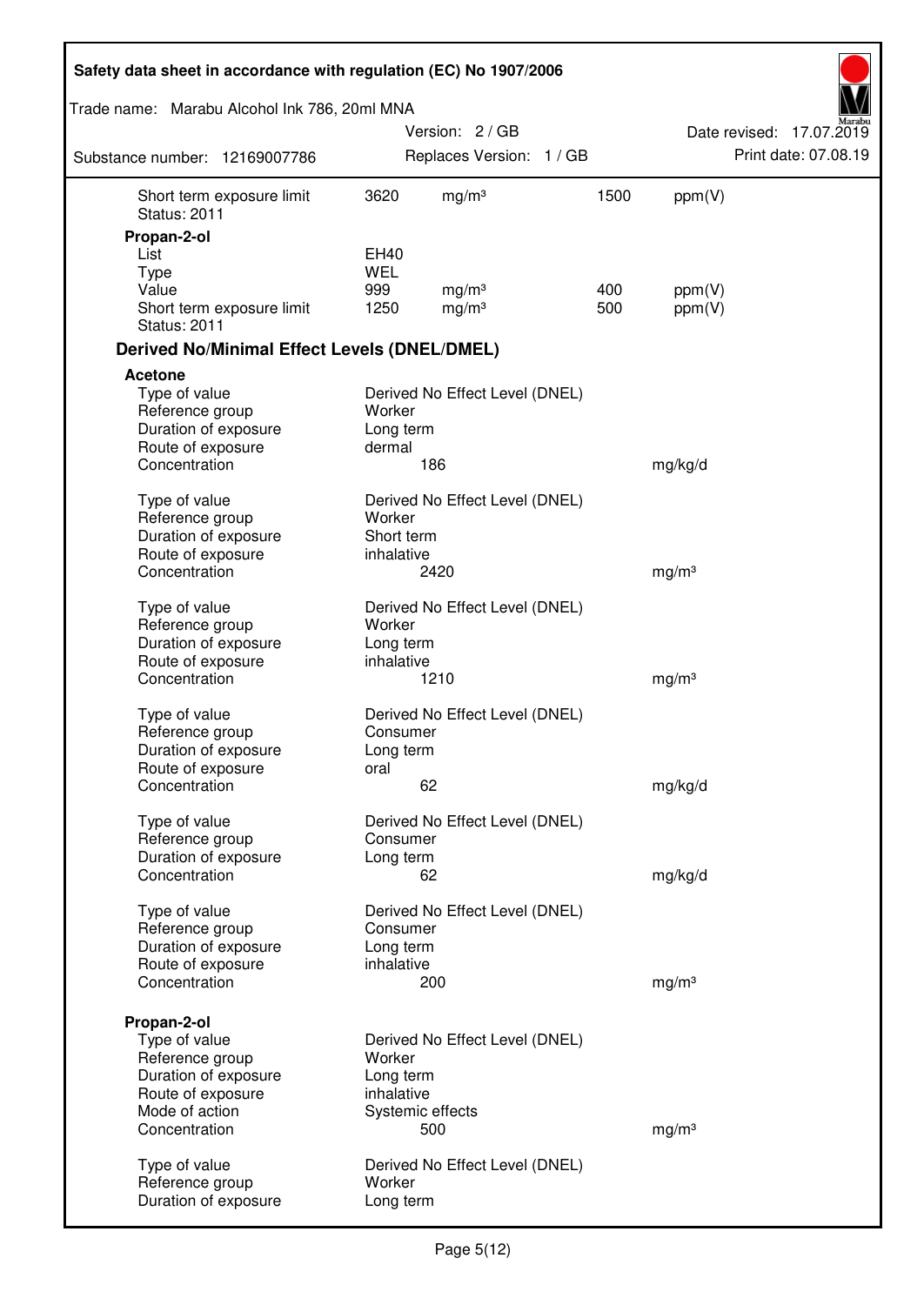Trade name: Marabu Alcohol Ink 786, 20ml MNA

Substance number: 12169007786

Version: 2 / GB Replaces Version: 1 / GB Print date: 07.08.19

Date revised: 17.07.2019

| Route of exposure                               | dermal                         |                   |
|-------------------------------------------------|--------------------------------|-------------------|
| Mode of action                                  | Systemic effects               |                   |
| Concentration                                   | 888                            | mg/kg/d           |
|                                                 |                                |                   |
| Type of value                                   | Derived No Effect Level (DNEL) |                   |
| Reference group                                 | <b>General Population</b>      |                   |
| Duration of exposure                            | Long term                      |                   |
| Route of exposure                               | inhalative                     |                   |
| Mode of action                                  | Systemic effects               |                   |
| Concentration                                   | 89                             | mg/m <sup>3</sup> |
|                                                 |                                |                   |
| Type of value                                   | Derived No Effect Level (DNEL) |                   |
| Reference group                                 | <b>General Population</b>      |                   |
| Duration of exposure                            | Long term                      |                   |
| Route of exposure                               | dermal                         |                   |
| Mode of action                                  | Systemic effects               |                   |
| Concentration                                   | 319                            | mg/kg/d           |
|                                                 |                                |                   |
| Type of value                                   | Derived No Effect Level (DNEL) |                   |
| Reference group                                 | <b>General Population</b>      |                   |
| Duration of exposure                            | Long term                      |                   |
| Route of exposure                               | oral                           |                   |
| Mode of action                                  | Systemic effects               |                   |
| Concentration                                   | 26                             | mg/kg/d           |
|                                                 |                                |                   |
| <b>Predicted No Effect Concentration (PNEC)</b> |                                |                   |
| <b>Acetone</b>                                  |                                |                   |
| Type of value                                   | <b>PNEC</b>                    |                   |
| <b>Type</b>                                     | Freshwater                     |                   |
| Concentration                                   | 10,6                           | mg/l              |
|                                                 |                                |                   |
| Type of value                                   | <b>PNEC</b>                    |                   |
| <b>Type</b>                                     | Saltwater                      |                   |
| Concentration                                   | 1,06                           | mg/l              |
|                                                 |                                |                   |
| Type of value                                   | <b>PNEC</b>                    |                   |
| Type                                            | Water (intermittent release)   |                   |
| Concentration                                   | 21                             | mg/l              |
| Type of value                                   | <b>PNEC</b>                    |                   |
|                                                 | Freshwater sediment            |                   |
| <b>Type</b>                                     |                                |                   |
| Concentration                                   | 30,4                           | mg/kg             |
| Type of value                                   | <b>PNEC</b>                    |                   |
| <b>Type</b>                                     | Marine sediment                |                   |
| Concentration                                   | 3,04                           | mg/kg             |
|                                                 |                                |                   |
| Type of value                                   | <b>PNEC</b>                    |                   |
| Type                                            | Soil                           |                   |
| Concentration                                   | 29,5                           | mg/kg             |
|                                                 |                                |                   |
| Type of value                                   | <b>PNEC</b>                    |                   |
| <b>Type</b>                                     | Sewage treatment plant (STP)   |                   |
| Concentration                                   | 100                            | mg/l              |
|                                                 |                                |                   |
| Propan-2-ol                                     |                                |                   |
| Type of value                                   | <b>PNEC</b>                    |                   |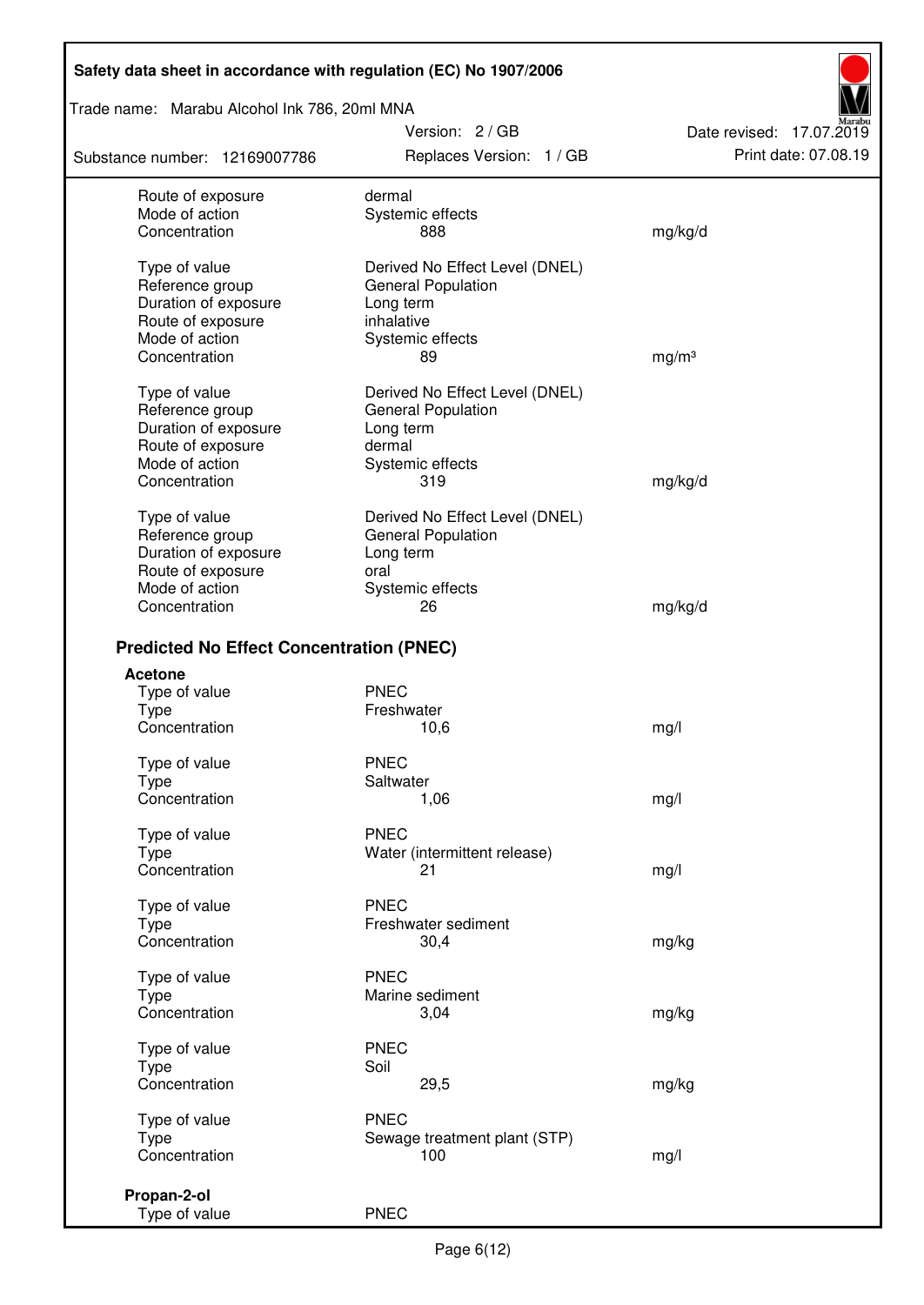#### Trade name: Marabu Alcohol Ink 786, 20ml MNA

Subst

| ance number: 12169007786                      | Replaces Version: 1 / GB                            | Print date: 07.08.19 |
|-----------------------------------------------|-----------------------------------------------------|----------------------|
| <b>Type</b><br>Concentration                  | Freshwater<br>140,9                                 | mg/l                 |
| Type of value<br>Type<br>Concentration        | <b>PNEC</b><br>Saltwater<br>140,9                   | mg/l                 |
| Type of value<br>Type<br>Concentration        | <b>PNEC</b><br>Sewage treatment plant (STP)<br>2251 | mg/l                 |
| Type of value<br><b>Type</b><br>Concentration | <b>PNEC</b><br>Freshwater sediment<br>552           | mg/kg                |
| Type of value<br>Type<br>Concentration        | <b>PNEC</b><br>Marine sediment<br>552               | mg/kg                |
| Type of value<br>Type<br>Concentration        | <b>PNEC</b><br>Soil<br>28                           | mg/kg                |

Version: 2 / GB

Date revised: 17.07.2019

## **8.2. Exposure controls**

#### **Exposure controls**

Provide adequate ventilation. Where reasonably practicable this should be achieved by the use of local exhaust ventilation and good general extraction. If these are not sufficient to maintain concentrations of particulates and solvent vapour below the OEL, suitable respiratory protection must be worn.

#### **Respiratory protection**

If workers are exposed to concentrations above the exposure limit they must use appropriate, certified respirators. Full mask, filter A

#### **Hand protection**

There is no one glove material or combination of materials that will give unlimited resistance to any individual or combination of chemicals.

For prolonged or repeated handling nitrile rubber gloves with textile undergloves are required.<br>Material thickness  $\geq 0.5$  mm

- Material thickness  $\begin{array}{ccc} 0.5 \\ -8.5 \end{array}$  Material thickness  $\begin{array}{ccc} 0.5 \\ -8.5 \end{array}$
- Breakthrough time < 30 min

The breakthrough time must be greater than the end use time of the product.

The instructions and information provided by the glove manufacturer on use, storage, maintenance and replacement must be followed.

Gloves should be replaced regularly and if there is any sign of damage to the glove material.

Always ensure that gloves are free from defects and that they are stored and used correctly.

The performance or effectiveness of the glove may be reduced by physical/ chemical damage and poor maintenance.

Barrier creams may help to protect the exposed areas of the skin, they should however not be applied once exposure has occurred.

#### **Eye protection**

Use safety eyewear designed to protect against splash of liquids.

#### **Body protection**

Cotton or cotton/synthetic overalls or coveralls are normally suitable.

# **SECTION 9: Physical and chemical properties**

**9.1. Information on basic physical and chemical properties**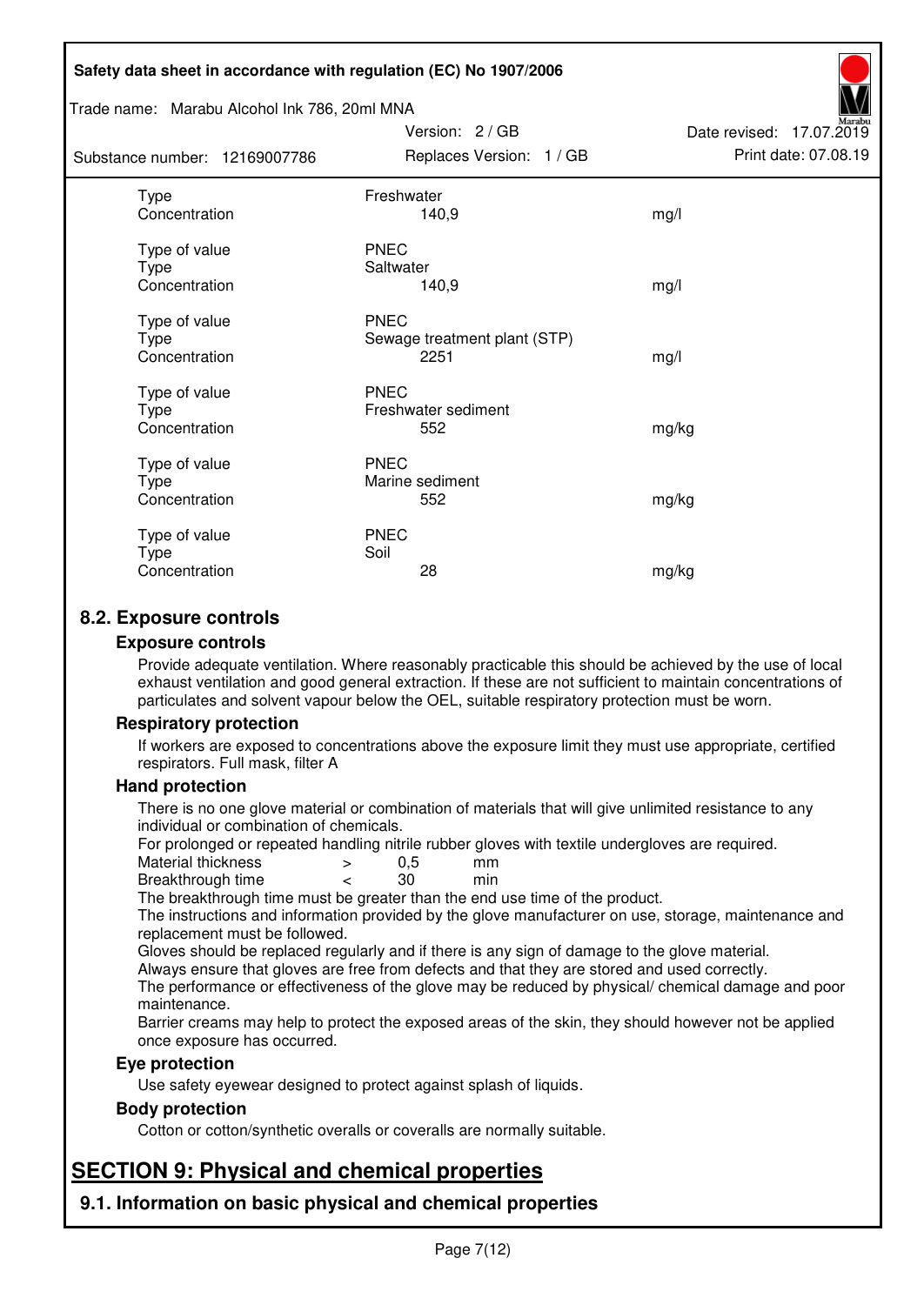| Trade name: Marabu Alcohol Ink 786, 20ml MNA<br>Substance number: 12169007786 |                | Version: 2 / GB<br>Replaces Version: 1 / GB |                 |     |                      | Date revised: 17.07.2019 | Print date: 07.08.19 |
|-------------------------------------------------------------------------------|----------------|---------------------------------------------|-----------------|-----|----------------------|--------------------------|----------------------|
| <b>Form</b>                                                                   | liquid         |                                             |                 |     |                      |                          |                      |
| Colour                                                                        | coloured       |                                             |                 |     |                      |                          |                      |
| <b>Odour</b>                                                                  | solvent-like   |                                             |                 |     |                      |                          |                      |
| <b>Odour threshold</b><br>Remarks                                             |                | No data available                           |                 |     |                      |                          |                      |
| pH value                                                                      |                |                                             |                 |     |                      |                          |                      |
| Remarks                                                                       |                | Not applicable                              |                 |     |                      |                          |                      |
| <b>Melting point</b>                                                          |                |                                             |                 |     |                      |                          |                      |
| Remarks                                                                       |                | not determined                              |                 |     |                      |                          |                      |
| <b>Freezing point</b>                                                         |                |                                             |                 |     |                      |                          |                      |
| Remarks                                                                       |                | not determined                              |                 |     |                      |                          |                      |
| Initial boiling point and boiling range                                       |                |                                             |                 |     |                      |                          |                      |
| Value                                                                         | appr.          | 82                                          |                 |     | $^{\circ}C$          |                          |                      |
| <b>Flash point</b>                                                            |                |                                             |                 |     |                      |                          |                      |
| Value                                                                         |                | 20                                          |                 |     | °C                   |                          |                      |
| Evaporation rate (ether $= 1$ ) :                                             |                |                                             |                 |     |                      |                          |                      |
| Remarks                                                                       |                | not determined                              |                 |     |                      |                          |                      |
| <b>Flammability (solid, gas)</b><br>Not applicable                            |                |                                             |                 |     |                      |                          |                      |
| Upper/lower flammability or explosive limits                                  |                |                                             |                 |     |                      |                          |                      |
| Lower explosion limit<br>Upper explosion limit<br>Source                      | appr.<br>appr. | $\overline{c}$<br>13<br>Literature value    |                 |     | $%$ (V)<br>$%$ $(V)$ |                          |                      |
| Vapour pressure                                                               |                |                                             |                 |     |                      |                          |                      |
| Value                                                                         | appr.          | 45                                          |                 |     | hPa                  |                          |                      |
| <b>Vapour density</b>                                                         |                |                                             |                 |     |                      |                          |                      |
| Remarks                                                                       |                | not determined                              |                 |     |                      |                          |                      |
| <b>Density</b>                                                                |                |                                             |                 |     |                      |                          |                      |
| Remarks                                                                       |                | not determined                              |                 |     |                      |                          |                      |
| Solubility in water                                                           |                |                                             |                 |     |                      |                          |                      |
| Remarks                                                                       |                | partially miscible                          |                 |     |                      |                          |                      |
| Partition coefficient: n-octanol/water                                        |                |                                             |                 |     |                      |                          |                      |
| Remarks                                                                       |                | Not applicable                              |                 |     |                      |                          |                      |
| Ignition temperature                                                          |                |                                             |                 |     |                      |                          |                      |
| Value<br>Source                                                               | appr.          | 425<br>Literature value                     |                 |     | $^{\circ}C$          |                          |                      |
| <b>Viscosity</b>                                                              |                |                                             |                 |     |                      |                          |                      |
| Value                                                                         |                | 150                                         | to              | 250 | mPa.s                |                          |                      |
| <b>Efflux time</b>                                                            |                |                                             |                 |     |                      |                          |                      |
| Value                                                                         | $\prec$        | 12                                          |                 |     | s                    |                          |                      |
| Temperature<br>Method                                                         |                | 20<br>DIN 53211 4 mm                        | $\rm ^{\circ}C$ |     |                      |                          |                      |
| <b>Explosive properties</b>                                                   |                |                                             |                 |     |                      |                          |                      |
| evaluation                                                                    | no             |                                             |                 |     |                      |                          |                      |
| <b>Oxidising properties</b>                                                   |                |                                             |                 |     |                      |                          |                      |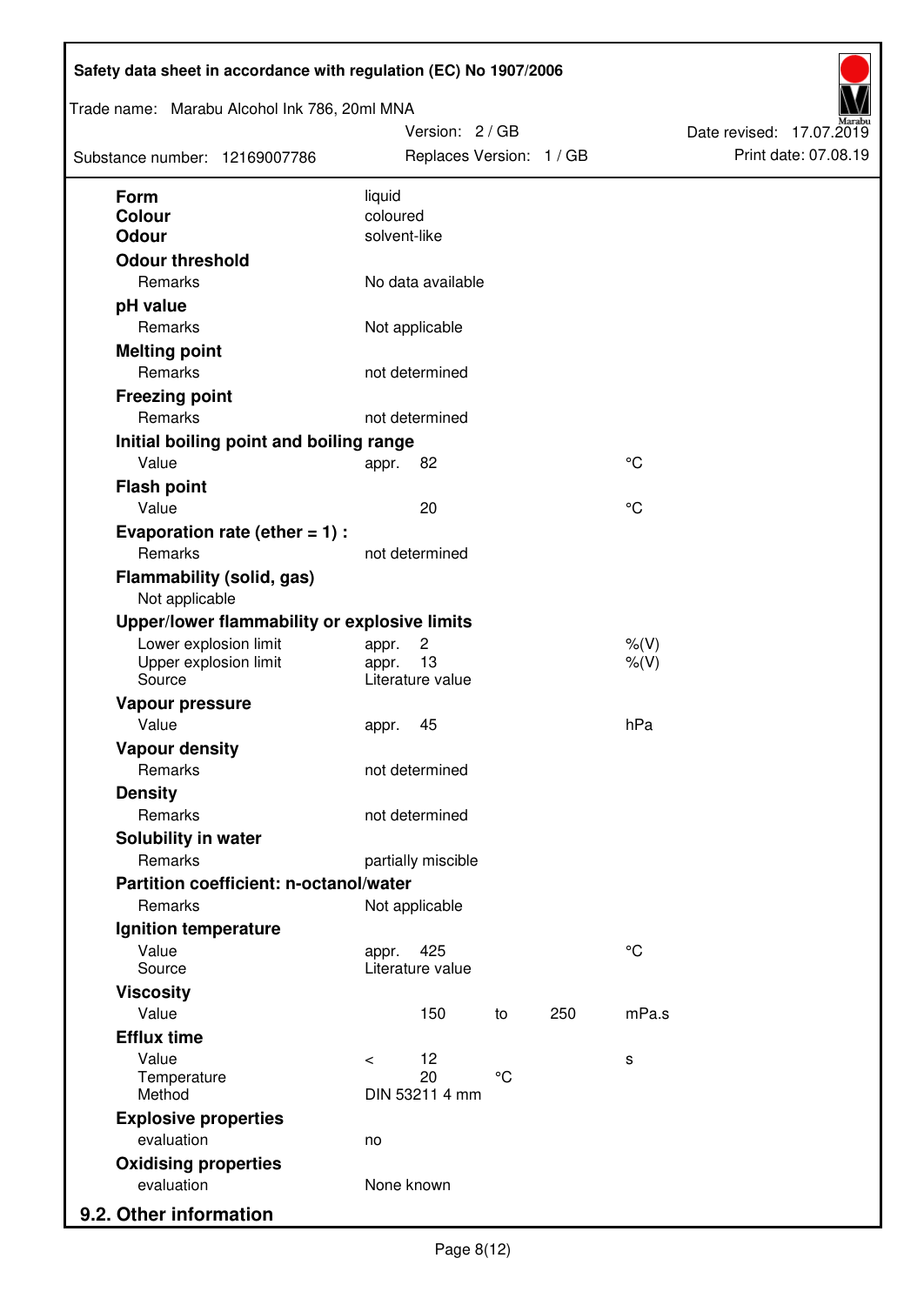Trade name: Marabu Alcohol Ink 786, 20ml MNA

Version: 2 / GB

Replaces Version: 1 / GB Print date: 07.08.19 Date revised: 17.07.2019

Substance number: 12169007786

### **Other information**

The physical specifications are approximate values and refer to the used safety relevant component(s).

# **SECTION 10: Stability and reactivity**

### **10.1. Reactivity**

No hazardous reactions when stored and handled according to prescribed instructions.

### **10.2. Chemical stability**

Stable under recommended storage and handling conditions (see section 7).

#### **10.3. Possibility of hazardous reactions**

Keep away from oxidising agents, strongly alkaline and strongly acid materials in order to avoid exothermic reactions.

#### **10.4. Conditions to avoid**

When exposed to high temperatures may produce hazardous decomposition products.

#### **10.5. Incompatible materials**

No hazardous reactions when stored and handled according to prescribed instructions.

### **10.6. Hazardous decomposition products**

See chapter 5.2 (Firefighting measures - Special hazards arising from the substance or mixture).

## **SECTION 11: Toxicological information**

## **11.1. Information on toxicological effects**

| <b>Acute oral toxicity</b><br>Remarks     |                                                                   |                                                                   |  |  |  |
|-------------------------------------------|-------------------------------------------------------------------|-------------------------------------------------------------------|--|--|--|
|                                           | Based on available data, the classification criteria are not met. |                                                                   |  |  |  |
| <b>Acute oral toxicity (Components)</b>   |                                                                   |                                                                   |  |  |  |
| <b>Acetone</b>                            |                                                                   |                                                                   |  |  |  |
| Species                                   | rat                                                               |                                                                   |  |  |  |
| LD50                                      | 5800                                                              | mg/kg                                                             |  |  |  |
| <b>Acute dermal toxicity (Components)</b> |                                                                   |                                                                   |  |  |  |
| Acetone                                   |                                                                   |                                                                   |  |  |  |
| <b>Species</b>                            | rabbit                                                            |                                                                   |  |  |  |
| LD50                                      | 20000                                                             | mg/kg                                                             |  |  |  |
| <b>Acute inhalational toxicity</b>        |                                                                   |                                                                   |  |  |  |
| Remarks                                   |                                                                   | Based on available data, the classification criteria are not met. |  |  |  |
| <b>Skin corrosion/irritation</b>          |                                                                   |                                                                   |  |  |  |
| Remarks                                   |                                                                   | Based on available data, the classification criteria are not met. |  |  |  |
| Serious eye damage/irritation             |                                                                   |                                                                   |  |  |  |
| evaluation                                | irritant                                                          |                                                                   |  |  |  |
| Remarks                                   | The classification criteria are met.                              |                                                                   |  |  |  |
| <b>Sensitization</b>                      |                                                                   |                                                                   |  |  |  |
| Remarks                                   |                                                                   | Based on available data, the classification criteria are not met. |  |  |  |
| <b>Mutagenicity</b>                       |                                                                   |                                                                   |  |  |  |
| <b>Remarks</b>                            |                                                                   | Based on available data, the classification criteria are not met. |  |  |  |
| <b>Reproductive toxicity</b>              |                                                                   |                                                                   |  |  |  |
| Remarks                                   |                                                                   | Based on available data, the classification criteria are not met. |  |  |  |
| Carcinogenicity                           |                                                                   |                                                                   |  |  |  |
| Remarks                                   |                                                                   | Based on available data, the classification criteria are not met. |  |  |  |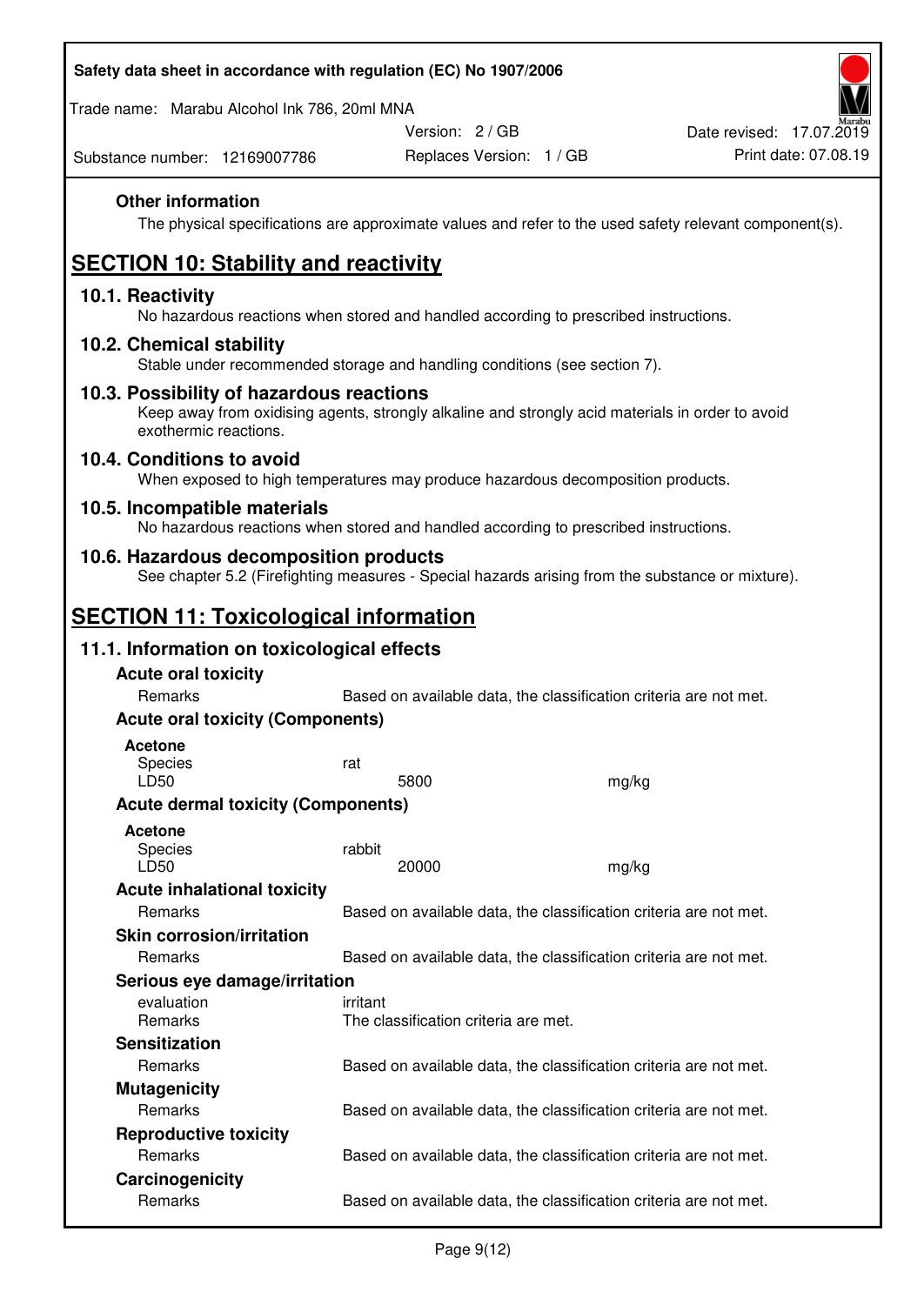Trade name: Marabu Alcohol Ink 786, 20ml MNA

Version: 2 / GB

Substance number: 12169007786

Replaces Version: 1 / GB Print date: 07.08.19 Date revised: 17.07.2019

## **Specific Target Organ Toxicity (STOT)**

| Single exposure<br><b>Remarks</b><br>evaluation | The classification criteria are met.<br>May cause drowsiness or dizziness. |
|-------------------------------------------------|----------------------------------------------------------------------------|
| <b>Repeated exposure</b><br><b>Remarks</b>      | Based on available data, the classification criteria are not met.          |

#### **Aspiration hazard**

Based on available data, the classification criteria are not met.

#### **Experience in practice**

Exposure to component solvents vapours concentration in excess of the stated occupational exposure limit may result in adverse health effects such as mucous membrane and respiratory system irritation and adverse effects on kidney, liver and central nervous system. Symptoms and signs include headache, dizziness, fatigue, muscular weakness, drowsiness and in extreme cases, loss of consciousness. Solvents may cause some of the above effects by absorption through the skin. Repeated or prolonged contact with the mixture may cause removal of natural fat from the skin resulting in non-allergic contact dermatitis and absorption through the skin. The liquid splashed in the eyes may cause irritation and reversible damage. Ingestion may cause nausea, diarrhoea and vomiting. This takes into account, where known, delayed and immediate effects and also chronic effects of components from short-term and long-term exposure by oral, inhalation and dermal routes of exposure and eye contact.

#### **Other information**

There are no data available on the mixture itself. The mixture has been assessed following the additivity method of the GHS/CLP Regulation (EC) No 1272/2008.

## **SECTION 12: Ecological information**

### **12.1. Toxicity**

#### **General information**

There are no data available on the mixture itself.Do not allow to enter drains or water courses.The mixture has been assessed following the summation method of the CLP Regulation (EC) No 1272/2008 and is not classified as dangerous for the environment.

#### **12.2. Persistence and degradability**

#### **General information**

No data available

#### **12.3. Bioaccumulative potential**

#### **General information**

There are no data available on the mixture itself.

#### **Partition coefficient: n-octanol/water**

Remarks Not applicable

## **12.4. Mobility in soil**

#### **General information**

There are no data available on the mixture itself.

#### **12.5. Results of PBT and vPvB assessment**

#### **General information**

There are no data available on the mixture itself.

#### **12.6. Other adverse effects**

### **General information**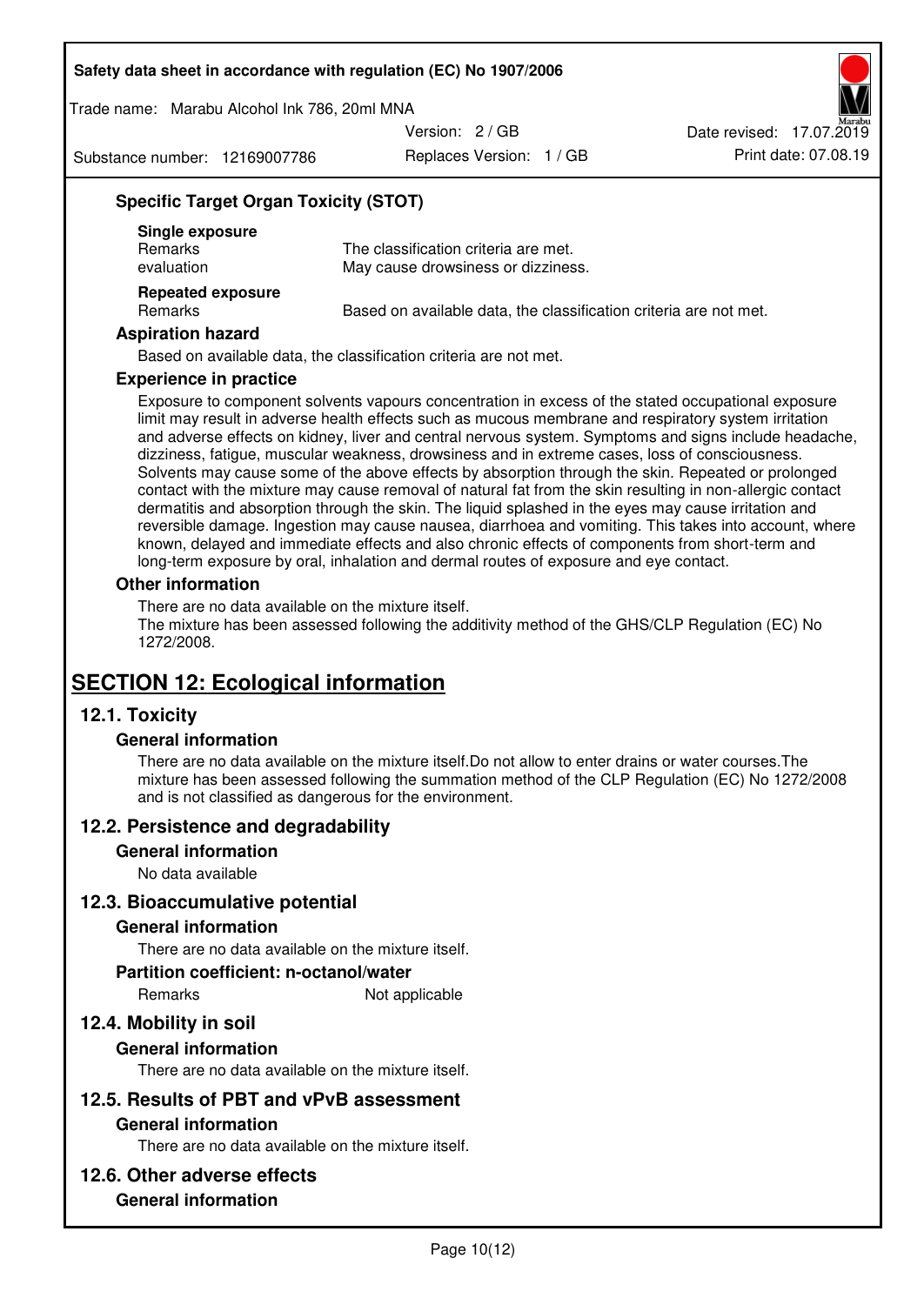Trade name: Marabu Alcohol Ink 786, 20ml MNA

Version: 2 / GB

Substance number: 12169007786

Replaces Version: 1 / GB Print date: 07.08.19 Date revised: 17.07.2019

There are no data available on the mixture itself.

# **SECTION 13: Disposal considerations**

## **13.1. Waste treatment methods**

### **Disposal recommendations for the product**

Do not allow to enter drains or water courses.

Wastes and emptied containers should be classified in accordance with relevant national regulation. The European Waste Catalogue classification of this product, when disposed of as waste is EWC waste code  $08\,03\,12^*$  waste ink containing dangerous substances If this product is mixed with other wastes, the original waste product code may no longer apply and the appropriate code should be assigned.

For further information contact your local waste authority.

### **Disposal recommendations for packaging**

Using information provided in this safety data sheet, advice should be obtained from the relevant waste authority on the classification of empty containers. Empty containers must be scrapped or reconditioned.

Not emptied containers are hazardous waste (waste code number 150110).

## **SECTION 14: Transport information**

#### **Land transport ADR/RID**

| 14.1. UN number<br><b>UN 1263</b>                                                                                                                                                                                                            |                   |
|----------------------------------------------------------------------------------------------------------------------------------------------------------------------------------------------------------------------------------------------|-------------------|
| 14.2. UN proper shipping name                                                                                                                                                                                                                |                   |
| <b>PAINT</b>                                                                                                                                                                                                                                 |                   |
| 14.3. Transport hazard class(es)                                                                                                                                                                                                             |                   |
| Class                                                                                                                                                                                                                                        | ვ<br>ვ            |
| Label                                                                                                                                                                                                                                        |                   |
| 14.4. Packing group                                                                                                                                                                                                                          |                   |
| Packing group                                                                                                                                                                                                                                | Ш                 |
| Special provision                                                                                                                                                                                                                            | 640D              |
| <b>Limited Quantity</b>                                                                                                                                                                                                                      | 5 <sub>1</sub>    |
| Transport category                                                                                                                                                                                                                           | 3                 |
| 14.5. Environmental hazards                                                                                                                                                                                                                  |                   |
| Tunnel restriction code                                                                                                                                                                                                                      | D/E               |
| <b>Marine transport IMDG/GGVSee</b><br>14.1. UN number<br>UN 1263<br>14.2. UN proper shipping name<br><b>PAINT</b><br>14.3. Transport hazard class(es)<br>Class<br>14.4. Packing group<br>Packing group<br>14.5. Environmental hazards<br>no | 3<br>$\mathbf{I}$ |
| Air transport ICAO/IATA<br>14.1. UN number<br>UN 1263<br>14.2. UN proper shipping name<br><b>PAINT</b>                                                                                                                                       |                   |
| 14.3. Transport hazard class(es)<br>Class                                                                                                                                                                                                    | 3                 |